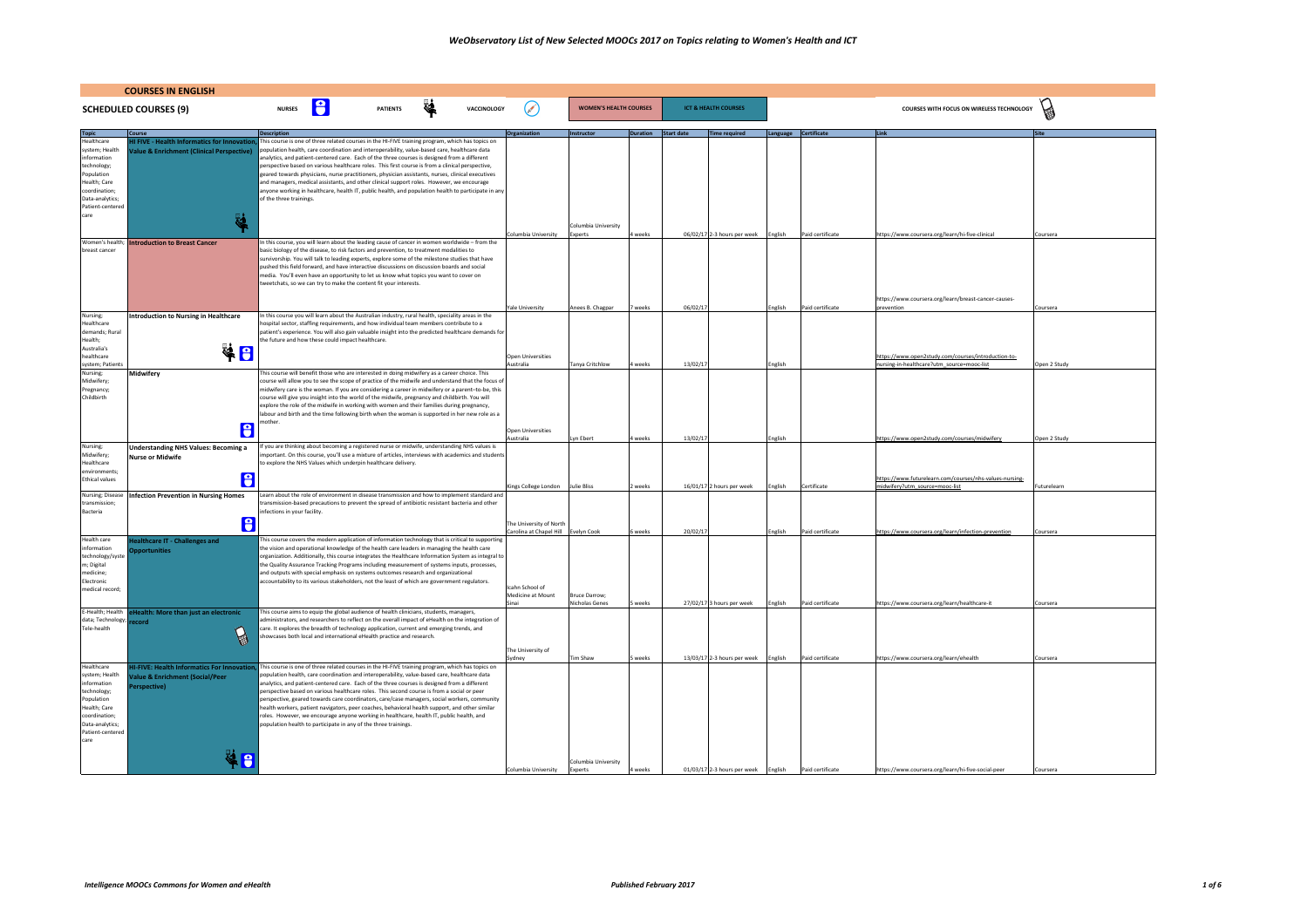|                                                                                   | <b>COURSES ON DEMAND (4)</b>                                | 18<br><b>NURSES</b>                                                                                                                                                                                                                                                                                                                                                                                                                                                                                                                                                                | <b>PATIENTS</b>        | VACCINOLOGY        |                            | <b>WOMEN'S HEALTH COURSES</b>                            |                 |                          | <b>ICT &amp; HEALTH COURSES</b> |         |                                | COURSES WITH FOCUS ON WIRELESS TECHNOLOGY                                                                                          |                            |
|-----------------------------------------------------------------------------------|-------------------------------------------------------------|------------------------------------------------------------------------------------------------------------------------------------------------------------------------------------------------------------------------------------------------------------------------------------------------------------------------------------------------------------------------------------------------------------------------------------------------------------------------------------------------------------------------------------------------------------------------------------|------------------------|--------------------|----------------------------|----------------------------------------------------------|-----------------|--------------------------|---------------------------------|---------|--------------------------------|------------------------------------------------------------------------------------------------------------------------------------|----------------------------|
| Nursing;<br>Cardiovascular<br>system;<br>Respiratory<br>system; Digestive         | <b>Diploma in Clinical Nursing Skills</b>                   | This course will be of great interest to anyone who wants to learn more about the clinical nursing<br>skills needed to treat a range of diseases and disorders of the cardiovascular system, the<br>respiratory system, the digestive system and the central nervous system.                                                                                                                                                                                                                                                                                                       |                        |                    |                            |                                                          |                 |                          |                                 |         |                                |                                                                                                                                    |                            |
| system; Nervous<br>system; Patient<br>care                                        | ¥8                                                          |                                                                                                                                                                                                                                                                                                                                                                                                                                                                                                                                                                                    |                        |                    | AMEDD Center and<br>School |                                                          | Self-paced Open |                          | 10-15 hours                     | English | Paid certificate               | https://alison.com/courses/diploma-in-clinical-nursing-skills Alison                                                               |                            |
| Nursing; Patient<br>care; Patient<br>hygiene                                      | Diploma in Nursing and Patient Care                         | This diploma course provides an overview of the skills and techniques required in areas such as<br>advanced patient hygiene procedures, environmental health and safety awareness, the role of<br>the nurse in diet therapy and how to ensure patient safety and comfort in the adult care setting.<br>Advanced principles of hygiene provides the learner with an overview of the functions, methods<br>and techniques applied in providing adult patient care with particular emphasis on the daily bath,<br>oral hygiene and the benefits of a back massage in patient comfort. |                        |                    |                            |                                                          |                 |                          |                                 |         |                                |                                                                                                                                    |                            |
|                                                                                   | 40                                                          |                                                                                                                                                                                                                                                                                                                                                                                                                                                                                                                                                                                    |                        |                    | AMEDD Center and<br>School |                                                          | Self-paced Open |                          | 10-15 hours                     | English | Paid certificate               | https://alison.com/courses/Diploma-in-Nursing-Studies                                                                              | Alison                     |
| Nursing;<br>Transcultural<br>nursing; Nursing<br>management<br>practices          | Diploma in Nursing Leadership and Care<br><b>Management</b> | The essential role of the nurse as caregiver is well recognised but the modern nurse can also be a<br>team leader and healthcare teacher. This nursing course provides an overview of the varied<br>dimensions associated with the practical nurse as team leader within the healthcare setting. The<br>course also provides the learner with an overview of the skills, techniques, and approaches<br>required to effectively treat a diverse range of patients.                                                                                                                  |                        |                    |                            |                                                          |                 |                          |                                 |         |                                |                                                                                                                                    |                            |
|                                                                                   | 48                                                          |                                                                                                                                                                                                                                                                                                                                                                                                                                                                                                                                                                                    |                        |                    | AMEDD Center and<br>School |                                                          | Self-paced Open |                          | 10-15 hours                     | English | Paid certificate               | https://alison.com/courses/Diploma-in-Nursing-Management Alison                                                                    |                            |
| Women's Health:<br>Human rights                                                   | International Women's Health and Human<br><b>Rights</b>     | This course provides an overview of women's health and human rights, beginning in infancy and<br>childhood, then moving through adolescence, reproductive years and aging. We consider<br>economic, social, political and human rights factors, and the challenges women face in<br>maintaining health and managing their lives in the face of societal pressures and obstacles.                                                                                                                                                                                                   |                        |                    | <b>Stanford University</b> | Anne Firth Murray                                        | 12 weeks        | Open                     |                                 | English | Statement of<br>accomplishment | https://lagunita.stanford.edu/courses/GlobalHealth/IntWome<br>nsHealth/Jan2015/about?utm_source=mooc-<br>list?utm_source=mooc-list | Stanford Online - Lagunita |
|                                                                                   | <b>COURSES WITH NO SCHEDULES</b><br><b>SESSIONS (1)</b>     | 18<br><b>NURSES</b>                                                                                                                                                                                                                                                                                                                                                                                                                                                                                                                                                                | -32<br><b>PATIENTS</b> | <b>VACCINOLOGY</b> | €                          | <b>WOMEN'S HEALTH COURSES</b>                            |                 |                          | <b>ICT &amp; HEALTH COURSES</b> |         |                                | COURSES WITH FOCUS ON WIRELESS TECHNOLOGY                                                                                          |                            |
| Vaccinology;<br>Immunology;<br>Cancer<br>immunotherapy;<br>Vaccine<br>development | The Immune System: New Developments<br>in Research - Part 1 | This course will provide fundamental knowledge in immunology as well as some advanced topics<br>from cutting-edge research results, such as cancer immunotherapy and novel vaccine<br>development. During this course you will learn the mechanisms of the immune system and<br>deepen your understanding of forefront immunology research and development of medical<br>applications.                                                                                                                                                                                             |                        |                    |                            | Masayuki ; Shizuo<br>Akira: Simon<br>Sakaguchi; Tomohiro |                 | Archived course          |                                 |         |                                |                                                                                                                                    |                            |
|                                                                                   | Þ                                                           |                                                                                                                                                                                                                                                                                                                                                                                                                                                                                                                                                                                    |                        |                    | OsakaUx                    | Kurosaki; Kiyoshi<br>Takeda                              | 5 weeks         | dates to be<br>announced | 4-6 hours per week              | English |                                | https://www.edx.org/course/immune-system-new-<br>developments-research-osakaux-bio101x#!                                           | edX                        |
|                                                                                   | <b>CURSOS EN ESPANOL</b>                                    |                                                                                                                                                                                                                                                                                                                                                                                                                                                                                                                                                                                    |                        |                    |                            |                                                          |                 |                          |                                 |         |                                |                                                                                                                                    |                            |

| <b>CURSOS ABIERTOS (12)</b> |                                         | ENFERMERAS<br><b>PACIENTES</b><br>VACUNOLOGIA                                                                                  |                                     | <b>CURSOS SOBRE SALUD &amp; MUJERES</b>    |  |  | <b>CURSOS SOBRE TIC &amp; SALUD</b>                             |         | <b>CURSOS CON ENFOQUE EN TECNOLOGIA INALAMBRICA Y DISPOSITIVOS MOVILES</b> | É                                                                    |                  |
|-----------------------------|-----------------------------------------|--------------------------------------------------------------------------------------------------------------------------------|-------------------------------------|--------------------------------------------|--|--|-----------------------------------------------------------------|---------|----------------------------------------------------------------------------|----------------------------------------------------------------------|------------------|
| <b>Tema</b>                 | <b>Curso</b>                            | <b>Descripción</b>                                                                                                             | Organización                        | Instructor                                 |  |  | Duración Fecha de inicio Tiempo requerido Idioma                |         | Certificado                                                                | Enlace                                                               | <b>Sitio Web</b> |
| Salud                       | Salud materna: promoción y              | Este curso promueve la salud materna en el embarazo con el propósito de disminuir                                              |                                     |                                            |  |  |                                                                 |         |                                                                            | http://moocs.sapiensmedicus.org/salud-materna-                       | Cursalia         |
| femenina/                   | determinantes sociales                  | su mortalidad                                                                                                                  |                                     |                                            |  |  |                                                                 |         |                                                                            | promocion-y-determinantes-                                           |                  |
| Salud                       |                                         |                                                                                                                                |                                     |                                            |  |  |                                                                 |         |                                                                            | sociales/?utm_source=mooc-list                                       |                  |
| materna/                    |                                         |                                                                                                                                | Centro Universitatio                |                                            |  |  |                                                                 |         |                                                                            |                                                                      |                  |
| Embarazo                    |                                         |                                                                                                                                | de Ciencias de la                   | Dr. Noé Alfaro                             |  |  |                                                                 |         | Certificado de                                                             |                                                                      |                  |
|                             |                                         |                                                                                                                                | Salud (CUCS)                        | Alfaro                                     |  |  | 4 semanas Curso abierto 5 horas semanales Español participación |         |                                                                            |                                                                      |                  |
| Vacunología/                |                                         | Actualización en métodos anticonceptivos Capacitar a los participantes con nociones básicas para el manejo y aplicación de las |                                     |                                            |  |  |                                                                 |         |                                                                            | http://sostelemedicinacursos.ucv.ve/cursos_descripc SOS Telemedicina |                  |
| Salud infantil              | temporales                              | vacunas: BCG, DPT y sus variedades de presentación, anti Haemophylus influenzae,                                               |                                     |                                            |  |  |                                                                 |         |                                                                            | ion.php?id=16                                                        |                  |
|                             |                                         | anti Streptococcus pneumoniae (Neumococo) y anti Neisseria meningitidis                                                        |                                     |                                            |  |  |                                                                 |         |                                                                            |                                                                      |                  |
|                             |                                         | (Meningococo) y así contribuir con el buen estado de la salud infantil.                                                        |                                     |                                            |  |  |                                                                 |         |                                                                            |                                                                      |                  |
|                             |                                         |                                                                                                                                |                                     |                                            |  |  |                                                                 |         |                                                                            |                                                                      |                  |
|                             |                                         |                                                                                                                                |                                     | Dr. Jesús                                  |  |  |                                                                 |         |                                                                            |                                                                      |                  |
|                             |                                         |                                                                                                                                | Universidad Central Velásquez; Dra. |                                            |  |  |                                                                 |         |                                                                            |                                                                      |                  |
|                             |                                         |                                                                                                                                | de Venezuela                        | Jacqueline Panvini 5 semanas Curso abierto |  |  |                                                                 | Español |                                                                            |                                                                      |                  |
| Vacunología/                | Cómo resolver los problemas de la madre | El presente curso tiene el propósito de capacitar a los participantes con nociones                                             |                                     |                                            |  |  |                                                                 |         |                                                                            | http://sostelemedicinacursos.ucv.ve/cursos_descripc SOS Telemedicina |                  |
| Salud infantil              | que amamanta                            | básicas para el manejo y aplicación de las vacunas y así contribuir con el buen                                                |                                     |                                            |  |  |                                                                 |         |                                                                            | ion.php?id=13                                                        |                  |
|                             |                                         | estado de la salud infantil.                                                                                                   |                                     | Dr. Jesús                                  |  |  |                                                                 |         |                                                                            |                                                                      |                  |
|                             |                                         |                                                                                                                                | Universidad Central Velásquez; Dra. |                                            |  |  |                                                                 |         |                                                                            |                                                                      |                  |
|                             |                                         |                                                                                                                                | de Venezuela                        | Jacqueline Panvini 4 semanas Curso abierto |  |  |                                                                 | Español |                                                                            |                                                                      |                  |
| Salud                       | Consejería en Lactancia Materna         | El objetivo de este cursco es describir los procesos de evaluación del                                                         |                                     |                                            |  |  |                                                                 |         |                                                                            | http://sostelemedicinacursos.ucv.ve/cursos_descripc SOS Telemedicina |                  |
| femenina/                   |                                         | amamantamiento y desarrollar técnicas de consejería a través del aprendizaje de                                                |                                     |                                            |  |  |                                                                 |         |                                                                            | ion.php?id=17                                                        |                  |
| Salud                       |                                         | habilidades y destrezas que contribuyan a apoyar a las madres para una lactancia                                               |                                     |                                            |  |  |                                                                 |         |                                                                            |                                                                      |                  |
| materna/                    |                                         | materna exitosa.                                                                                                               |                                     |                                            |  |  |                                                                 |         |                                                                            |                                                                      |                  |
| Lactancia/                  |                                         |                                                                                                                                |                                     | Dr. Jesús                                  |  |  |                                                                 |         |                                                                            |                                                                      |                  |
| embarazo                    |                                         |                                                                                                                                | Universidad Central Velásquez; Dra. |                                            |  |  |                                                                 |         |                                                                            |                                                                      |                  |
|                             |                                         |                                                                                                                                | de Venezuela                        | Jacqueline Panvini 5 semanas Curso abierto |  |  |                                                                 | Español |                                                                            |                                                                      |                  |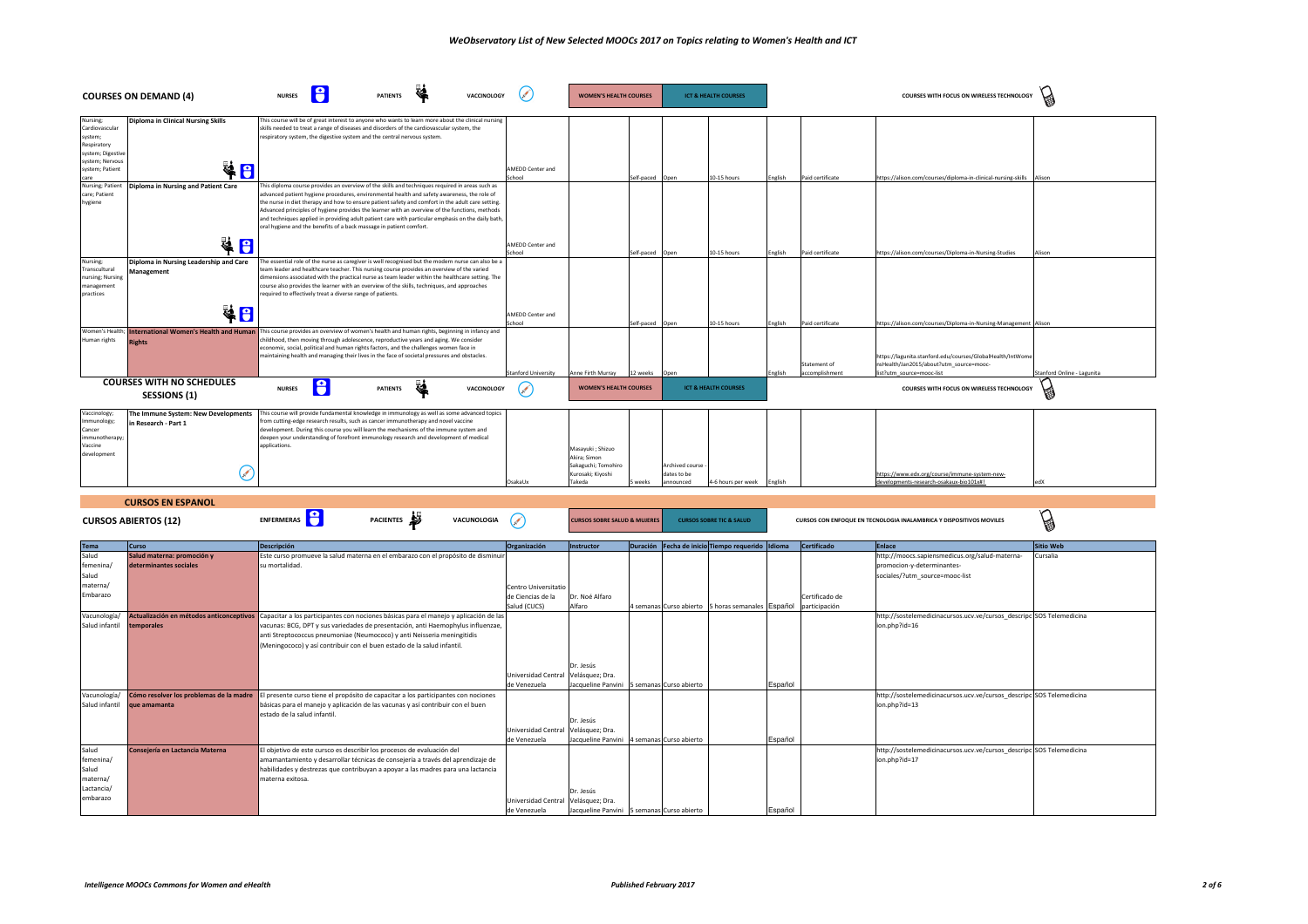## *WeObservatory List of New Selected MOOCs 2017 on Topics relating to Women's Health and ICT*

| <b>Tema</b>    | Curso                                  | Descripción                                                                                                                | Organización                                         | Instructor                                 |                         | Duración Fecha de inicio Tiempo requerido Idioma |         | Certificado | Enlace                                                               | <b>Sitio Web</b> |
|----------------|----------------------------------------|----------------------------------------------------------------------------------------------------------------------------|------------------------------------------------------|--------------------------------------------|-------------------------|--------------------------------------------------|---------|-------------|----------------------------------------------------------------------|------------------|
| Salud          | <b>Control Prenatal</b>                | El presente curso tiene como objetivo capacitar a los participantes en habilidades                                         |                                                      |                                            |                         |                                                  |         |             | http://sostelemedicinacursos.ucv.ve/cursos_descripc SOS Telemedicina |                  |
| femenina/      |                                        | de consejería básica en lactancia materna, para apoyar a las madres y sus hijos                                            |                                                      |                                            |                         |                                                  |         |             | ion.php?id=6                                                         |                  |
| Salud          |                                        | durante este período de sus vidas y favorecer el buen estado de salud materno                                              |                                                      |                                            |                         |                                                  |         |             |                                                                      |                  |
| materna/       |                                        | infantil.                                                                                                                  |                                                      | Dr. Jesús                                  |                         |                                                  |         |             |                                                                      |                  |
| Lactancia/     |                                        |                                                                                                                            | Universidad Central Velásquez; Dra.                  |                                            |                         |                                                  |         |             |                                                                      |                  |
| embarazo       |                                        |                                                                                                                            | de Venezuela                                         | Jacqueline Panvini 4 semanas Curso abierto |                         |                                                  | Español |             |                                                                      |                  |
| Salud          | Hemorragias en el embarazo             | El objetivo de este curso es describir los elementos clínicos y de laboratorio que                                         |                                                      |                                            |                         |                                                  |         |             | http://sostelemedicinacursos.ucv.ve/cursos_descripc SOS Telemedicina |                  |
| femenina/      |                                        | permitan identificar desde la consulta prenatal, las embarazadas con riesgo para                                           |                                                      |                                            |                         |                                                  |         |             | ion.php?id=14                                                        |                  |
| Salud          |                                        | desarrollar infecciones durante el embarazo y/o puerperio, así como tratar                                                 |                                                      |                                            |                         |                                                  |         |             |                                                                      |                  |
| materna/       |                                        | adecuadamente las que consulten servicios de atención obstétrica permitiendo que                                           |                                                      |                                            |                         |                                                  |         |             |                                                                      |                  |
| Embarazo       |                                        | se realice la referencia oportuna o la atención adecuada que lleve a disminuir las                                         |                                                      |                                            |                         |                                                  |         |             |                                                                      |                  |
|                |                                        | elevadas cifras de morbi-mortalidad materna y perinatal por esta causa.                                                    |                                                      |                                            |                         |                                                  |         |             |                                                                      |                  |
|                |                                        |                                                                                                                            |                                                      |                                            |                         |                                                  |         |             |                                                                      |                  |
|                |                                        |                                                                                                                            |                                                      |                                            |                         |                                                  |         |             |                                                                      |                  |
|                |                                        |                                                                                                                            |                                                      |                                            |                         |                                                  |         |             |                                                                      |                  |
|                |                                        |                                                                                                                            |                                                      |                                            |                         |                                                  |         |             |                                                                      |                  |
|                |                                        |                                                                                                                            | Universidad Central Dra. Judith Toro                 |                                            |                         |                                                  |         |             |                                                                      |                  |
|                |                                        |                                                                                                                            | de Venezuela                                         | Merlo                                      | 4 semanas Curso abierto |                                                  | Español |             |                                                                      |                  |
| Salud          | Infecciones en el embarazo y puerperio | El objetivo de este curso es sensibilizar a los integrantes del equipo de salud en la                                      |                                                      |                                            |                         |                                                  |         |             | http://sostelemedicinacursos.ucv.ve/cursos_descripc SOS Telemedicina |                  |
| femenina/      |                                        | atención de la mujer, aplicando el concepto de salud sexual y reproductiva con                                             |                                                      |                                            |                         |                                                  |         |             | ion.php?id=2                                                         |                  |
| Salud sexual/  |                                        | enfoque de género, con particular énfasis aquellas en situación de minusvalía.                                             |                                                      |                                            |                         |                                                  |         |             |                                                                      |                  |
| Salud          |                                        |                                                                                                                            | Universidad Central Dra. Mireya                      |                                            |                         |                                                  |         |             |                                                                      |                  |
| reproductiva   |                                        |                                                                                                                            | de Venezuela                                         | González                                   | 4 semanas Curso abierto |                                                  | Español |             |                                                                      |                  |
| Salud          | Nutrición y otras recomendaciones a la | Este curso tiene como fin describir las principales entidades que producen                                                 |                                                      |                                            |                         |                                                  |         |             | http://sostelemedicinacursos.ucv.ve/cursos_descripc_SOS Telemedicina |                  |
| femenina/      | madre que amamanta                     | hemorragias durante la gestación y puerperio, con énfasis en los criterios clínicos y                                      |                                                      |                                            |                         |                                                  |         |             | ion.php?id=4                                                         |                  |
| Salud          |                                        | paraclínicos que permitan realizar un diagnóstico oportuno y escoger la terapia                                            |                                                      |                                            |                         |                                                  |         |             |                                                                      |                  |
| Materna/       |                                        | adecuada                                                                                                                   |                                                      |                                            |                         |                                                  |         |             |                                                                      |                  |
| Embarazo       |                                        |                                                                                                                            |                                                      | Dra. Judith Toro                           |                         |                                                  |         |             |                                                                      |                  |
|                |                                        |                                                                                                                            | Universidad Central Merlo; Dr. Rafael                |                                            |                         |                                                  |         |             |                                                                      |                  |
|                |                                        |                                                                                                                            | de Venezuela                                         | Cortés Charry                              | 4 semanas Curso abierto |                                                  | Español |             |                                                                      |                  |
| Salud          | Salud sexual y reproductiva            | El presente curso tiene el propósito de capacitar a los participantes en habilidades                                       |                                                      |                                            |                         |                                                  |         |             | http://sostelemedicinacursos.ucv.ve/cursos_descripc SOS Telemedicina |                  |
| femenina/      |                                        | de consejería básica en lactancia materna para apoyar a las madres y sus hijos                                             |                                                      |                                            |                         |                                                  |         |             | ion.php?id=5                                                         |                  |
| Salud          | 8                                      | durante este período de sus vidas y favorecer el buen estado de salud materno                                              |                                                      |                                            |                         |                                                  |         |             |                                                                      |                  |
| Materna/       |                                        | infantil.                                                                                                                  |                                                      | Dr. Jesús                                  |                         |                                                  |         |             |                                                                      |                  |
| Lactancia/     |                                        |                                                                                                                            | Universidad Central Velásquez; Dra.                  |                                            |                         |                                                  |         |             |                                                                      |                  |
| Embarazo       |                                        |                                                                                                                            | de Venezuela                                         | Jacqueline Panvini                         | 4 semanas Curso abierto |                                                  | Español |             |                                                                      |                  |
| Salud          | Trastornos hipertensivos del embarazo  | Los trastornos hipertensivos del embarazo (THE) constituyen una de las causas más                                          |                                                      |                                            |                         |                                                  |         |             | http://sostelemedicinacursos.ucv.ve/cursos_descripc SOS Telemedicina |                  |
| femenina/      |                                        | mportantes de morbilidad y mortalidad materna y perinatal, tanto en los países en                                          |                                                      |                                            |                         |                                                  |         |             | ion.php?id=11                                                        |                  |
| Salud          |                                        | desarrollo como en los países desarrollados. Dentro de los THE, la preeclampsia                                            |                                                      |                                            |                         |                                                  |         |             |                                                                      |                  |
| Materna/       |                                        | constituye la más grave de las complicaciones hipertensivas del embarazo. El                                               |                                                      |                                            |                         |                                                  |         |             |                                                                      |                  |
| Embarazo       |                                        | objetivo de este curso es describir los criterios clínicos y de laboratorio, necesarios                                    |                                                      |                                            |                         |                                                  |         |             |                                                                      |                  |
|                |                                        | para identificar y clasificar el riesgo para trastornos hipertensivos del embarazo,                                        |                                                      |                                            |                         |                                                  |         |             |                                                                      |                  |
|                |                                        | como una manera de disminuir las elevadas cifras de morbi-mortalidad materna y                                             |                                                      |                                            |                         |                                                  |         |             |                                                                      |                  |
|                |                                        | perinatal                                                                                                                  |                                                      |                                            |                         |                                                  |         |             |                                                                      |                  |
|                |                                        |                                                                                                                            |                                                      |                                            |                         |                                                  |         |             |                                                                      |                  |
|                |                                        |                                                                                                                            |                                                      |                                            |                         |                                                  |         |             |                                                                      |                  |
|                |                                        |                                                                                                                            |                                                      |                                            |                         |                                                  |         |             |                                                                      |                  |
|                |                                        |                                                                                                                            |                                                      |                                            |                         |                                                  |         |             |                                                                      |                  |
|                |                                        |                                                                                                                            |                                                      |                                            |                         |                                                  |         |             |                                                                      |                  |
|                |                                        |                                                                                                                            |                                                      |                                            |                         |                                                  |         |             |                                                                      |                  |
|                |                                        |                                                                                                                            | Universidad Central Dra. Judith Toro<br>de Venezuela | Merlo                                      | semanas Curso abierto   |                                                  | Español |             |                                                                      |                  |
| Salud          | Vacunas - Primer curso: Generalidades, | El buen estado de la salud materno fetal se puede asegurar y favorecer al contar                                           |                                                      |                                            |                         |                                                  |         |             | http://sostelemedicinacursos.ucv.ve/cursos_descripc SOS Telemedicina |                  |
| femenina/      | calendarios y vacunas por via oral     | con un personal de salud capacitado en lo relacionado con los procesos de                                                  |                                                      |                                            |                         |                                                  |         |             | ion.php?id=1                                                         |                  |
| Salud          |                                        | evaluación clínica, paraclínica e interpretación de los resultados en embarazadas. A                                       |                                                      |                                            |                         |                                                  |         |             |                                                                      |                  |
| materna/       |                                        | través de este curso el participante conocerá las herramientas básicas para el                                             |                                                      |                                            |                         |                                                  |         |             |                                                                      |                  |
| Salud Perinata |                                        | adecuado seguimiento y control prenatal.                                                                                   |                                                      |                                            |                         |                                                  |         |             |                                                                      |                  |
|                |                                        |                                                                                                                            |                                                      |                                            |                         |                                                  |         |             |                                                                      |                  |
|                |                                        |                                                                                                                            |                                                      |                                            |                         |                                                  |         |             |                                                                      |                  |
|                |                                        |                                                                                                                            |                                                      | Dr. Jesús                                  |                         |                                                  |         |             |                                                                      |                  |
|                | $\mathcal C$                           |                                                                                                                            | Universidad Central Velásquez; Dra.                  |                                            |                         |                                                  |         |             |                                                                      |                  |
|                |                                        |                                                                                                                            | de Venezuela                                         | Jacqueline Panvini                         | 4 semanas Curso abierto |                                                  | Español |             |                                                                      |                  |
| Salud          | <b>Vacunas Antibacterianas</b>         |                                                                                                                            |                                                      |                                            |                         |                                                  |         |             | http://sostelemedicinacursos.ucv.ve/cursos_descripc SOS Telemedicina |                  |
| femenina/      |                                        |                                                                                                                            |                                                      |                                            |                         |                                                  |         |             | ion.php?id=9                                                         |                  |
| Anticoncepció  |                                        |                                                                                                                            |                                                      |                                            |                         |                                                  |         |             |                                                                      |                  |
|                |                                        |                                                                                                                            |                                                      |                                            |                         |                                                  |         |             |                                                                      |                  |
|                |                                        |                                                                                                                            |                                                      |                                            |                         |                                                  |         |             |                                                                      |                  |
|                |                                        |                                                                                                                            |                                                      |                                            |                         |                                                  |         |             |                                                                      |                  |
|                |                                        | La anticoncepción tiene grandes beneficios para la salud, pues con la prevención de                                        |                                                      |                                            |                         |                                                  |         |             |                                                                      |                  |
|                |                                        | embarazos no deseados se reduce sustancialmente la morbi-mortalidad tanto                                                  |                                                      |                                            |                         |                                                  |         |             |                                                                      |                  |
|                |                                        | materna como infantil. Por tanto es importante facilitar el acceso a todas las                                             |                                                      |                                            |                         |                                                  |         |             |                                                                      |                  |
|                |                                        | mujeres, principalmente a las de los países en desarrollo a métodos modernos de                                            |                                                      |                                            |                         |                                                  |         |             |                                                                      |                  |
|                |                                        | anticoncepción. El objetivo de este curso es describir las características más                                             |                                                      |                                            |                         |                                                  |         |             |                                                                      |                  |
|                |                                        | mportantes y los usos de los anticonceptivos modernos como una manera de                                                   |                                                      | Dra. Judith Toro                           |                         |                                                  |         |             |                                                                      |                  |
|                |                                        | favorecer, en el personal de salud, la realización de una consejería asertiva para la Universidad Central Merlo; Dr. Edgar |                                                      |                                            |                         |                                                  |         |             |                                                                      |                  |
|                |                                        | toma de decisión del método más adecuado en la usuaria.                                                                    | de Venezuela                                         | Rodríguez Frías                            | 4 semanas Curso abierto |                                                  | Español |             |                                                                      |                  |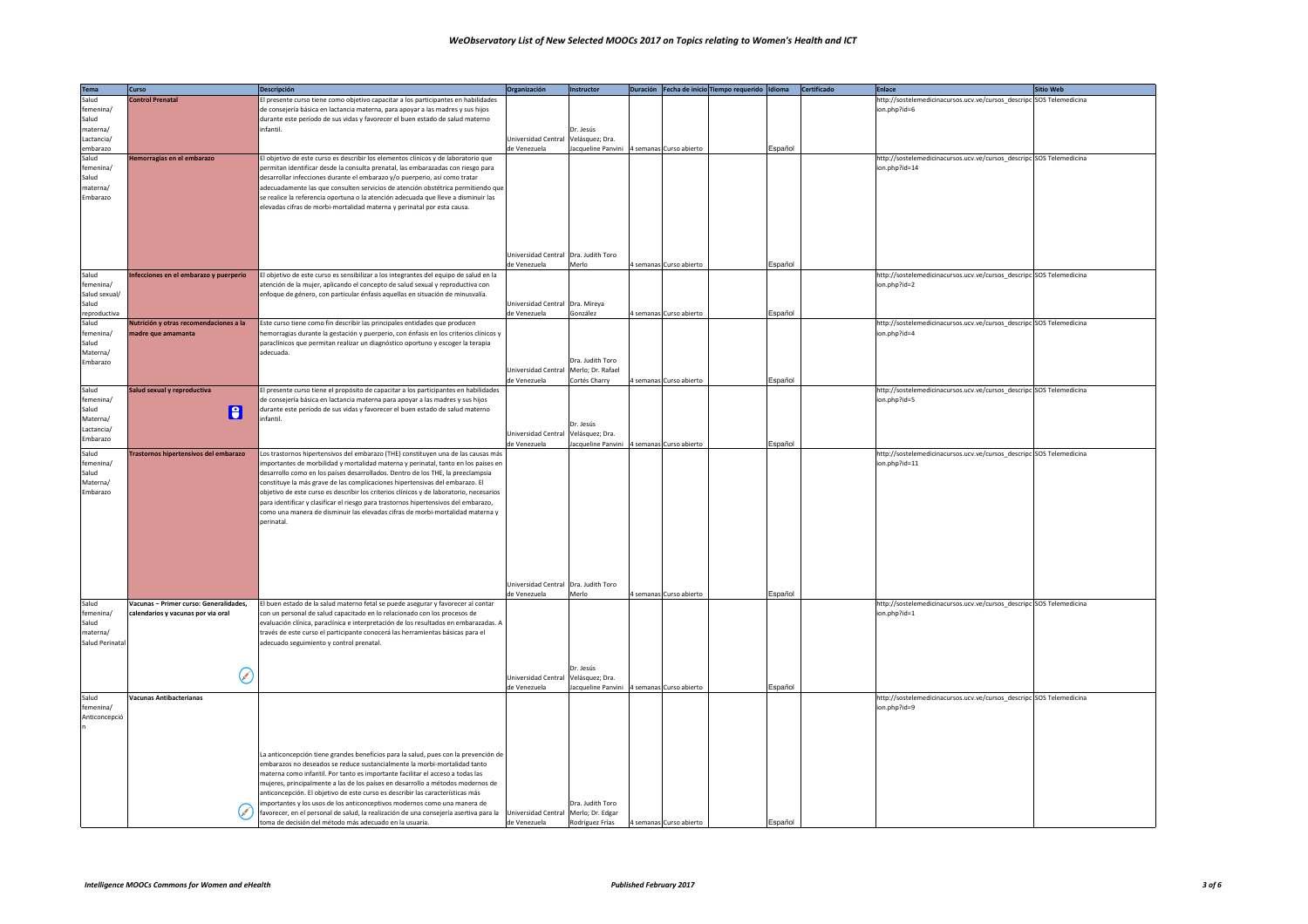| <b>CURSOS CON FECHAS POR DETERMINAR</b><br>(2)                                                       |                                                                              | PACIENTES<br><b>VACUNOLOGIA</b>                                                                                                                                                                                                                                                                                                                                                                                                                                                                                                                                                                                                                                                                                                                                  |                                             | <b>CURSOS SOBRE SALUD &amp; MUJERES</b>                                                         |                            |                             | <b>CURSOS SOBRE TIC &amp; SALUD</b>       |          |                                                                                          | CURSOS CON ENFOQUE EN TECNOLOGIA INALAMBRICA Y DISPOSITIVOS MOVILES                                                                                       | g                                |  |
|------------------------------------------------------------------------------------------------------|------------------------------------------------------------------------------|------------------------------------------------------------------------------------------------------------------------------------------------------------------------------------------------------------------------------------------------------------------------------------------------------------------------------------------------------------------------------------------------------------------------------------------------------------------------------------------------------------------------------------------------------------------------------------------------------------------------------------------------------------------------------------------------------------------------------------------------------------------|---------------------------------------------|-------------------------------------------------------------------------------------------------|----------------------------|-----------------------------|-------------------------------------------|----------|------------------------------------------------------------------------------------------|-----------------------------------------------------------------------------------------------------------------------------------------------------------|----------------------------------|--|
| <b>Tema</b>                                                                                          | Curso                                                                        | Descripción                                                                                                                                                                                                                                                                                                                                                                                                                                                                                                                                                                                                                                                                                                                                                      | Organización                                | Instructor                                                                                      |                            |                             | Duración Fecha de inicio Tiempo requerido | Idioma   | Certificado                                                                              | Enlace                                                                                                                                                    | <b>Sitio Web</b>                 |  |
| <b>TIC</b> ; Recursos<br>educativos;<br>Formación<br>virtual                                         | <b>IIC en la docencia</b>                                                    | El curso "TIC en la docencia" ha sido diseñado por la oficina de Educación Virtual de<br>la Universidad CES (CES Virtual), con el objetivo de capacitar a los docentes o<br>tutores que apoyen sus procesos de formación en Ambientes Virtuales de<br>Aprendizaje (AVA), o recursos educativos y evaluativos soportados en TIC<br>(Tecnologías de Información y Comunicación). Esta capacitación tienen dos<br>objetivos claramente definidos: Fortalecer las competencias y habilidades<br>tecnológicas de los docentes para crear material educativo y promover la incursión<br>en procesos de formación virtual e identificar elementos que garanticen el análisis,<br>diseño, desarrollo, implementación y seguimiento de procesos de formación<br>exitosos. | Universidad CES                             | Catalina Calle<br>Pineda; Liliana Páez<br>Cruz                                                  |                            | Por<br>4 semanas determinar | 10 horas<br>semanales                     | Español  | Certificado de<br>participación (gratuito) y<br>certificado de<br>superación (con coste) | https://miriadax.net/web/tic-en-la-docencia/inicio                                                                                                        | MiriadaX                         |  |
| TIC;<br>Envejecimiento<br>Nuevas<br>tecnologías;<br>Personas con<br>discapacidad;<br>Tele-asistencia | iscapacidad y envejecimiento activo.<br>portes tecnológicos<br>$\mathcal{B}$ | A través de sus 11 módulos se puede aprender como las (TICs), mejoran la vida de<br>todas las personas, pero especialmente la vida de las personas con discapacidad y<br>mayores. Se consideran las TICs el engranaje adecuado y pieza clave en la actual<br>sociedad digital que colabora en el logro de la salud de las personas.                                                                                                                                                                                                                                                                                                                                                                                                                              | Universidad<br>Complutense de<br>Madrid     | Sergio Luján Mora;<br>Maria Luisa<br>Delgado Losada;<br>Pilar Munuera<br>Gómez (entre<br>otros) | 11                         | Por<br>semanas determinar   |                                           |          | Certificado de<br>participación (gratuito) y<br>certificado de                           | https://miriadax.net/web/discapacidad-y-<br>6 horas semanales Español superación (con coste) envejecimiento-activos-soportes-tecnologicos/inicio MiriadaX |                                  |  |
|                                                                                                      | <b>COURS EN FRANÇAIS</b>                                                     |                                                                                                                                                                                                                                                                                                                                                                                                                                                                                                                                                                                                                                                                                                                                                                  |                                             |                                                                                                 |                            |                             |                                           |          |                                                                                          |                                                                                                                                                           |                                  |  |
|                                                                                                      | <b>COURS REGULIERS (1)</b>                                                   |                                                                                                                                                                                                                                                                                                                                                                                                                                                                                                                                                                                                                                                                                                                                                                  |                                             | <b>COURS DE SANTÉ DE LA FEMME</b>                                                               |                            |                             | <b>COURS DE TIC &amp; SANTÉ</b>           |          |                                                                                          |                                                                                                                                                           |                                  |  |
| Objet                                                                                                | <b>Cours</b>                                                                 | <b>Description</b>                                                                                                                                                                                                                                                                                                                                                                                                                                                                                                                                                                                                                                                                                                                                               | <b>Organisation</b>                         | instructeur                                                                                     | Durée                      | Début                       | <b>Temps requis</b>                       | Langue   | Certificat                                                                               |                                                                                                                                                           |                                  |  |
| Santé de la<br>emme:<br>Grossesse                                                                    | <b>MOOC Pre-eclampsie</b>                                                    | Ce cours propose une mise à jour des connaissances sur la pré-éclampsie et a pour but de vous<br>faire connaitre les dernières nouveautés dans ce domaine. Les données récentes sur la pré-<br>éclampsie vous sont présentées, mettant en valeur ce que les cliniciens doivent savoir sur le<br>diagnostic, la prise en charge et les dernières innovations dans ce domaine                                                                                                                                                                                                                                                                                                                                                                                      | Université Sorbonne<br>Paris Cité           | Vassilis Tsatsaris;<br>Franck Perrotin; Olivie<br>Parant: Nobert Winer                          | ' semaines                 | 13/02/17 semaine            | 00:45 heures par                          | Français | Attestation de suiv                                                                      | https://www.fun-mooc.fr/courses/course-<br>v1:USPC+37009+session01/about                                                                                  | France Universié Numérique (FUN) |  |
|                                                                                                      | <b>COURS SUR DEMANDE (1)</b>                                                 |                                                                                                                                                                                                                                                                                                                                                                                                                                                                                                                                                                                                                                                                                                                                                                  |                                             | <b>COURS DE SANTÉ DE LA FEMME</b>                                                               |                            |                             | <b>COURS DE TIC &amp; SANTÉ</b>           |          |                                                                                          |                                                                                                                                                           |                                  |  |
| eSanté; Système<br>d'information de<br>santé                                                         |                                                                              | 100C eSanté (Module 1): Enjeux et domaines de Ce module va vous permettre de comprendre les enjeux et domaines de la e-santé; définir le<br>oncept de e-santé: identifier les principaux domaines et applications de la e-santé: comprendre<br>a notion de système d'information de santé (SIS) et la gouvernance du SIS; découvrir les<br>référentiels de compétences numériques; partager vos expériences dans les différents domaines<br>de la e-santé                                                                                                                                                                                                                                                                                                        | <b>Association Formatique</b><br>Santé      | Philippe Burnel; Pierre<br>Traineau: Yvanie<br>Caille; Michel<br>Gagneux, etc                   |                            | Sur demande                 |                                           | Français | Badge                                                                                    | http://mooc-esante.org                                                                                                                                    | ssociation Formatique Santé      |  |
|                                                                                                      |                                                                              | 18<br><b>COURSES WITH FOCUS ON NURSES - CURSOS CON ENFOQUE EN ENFERMERIA</b>                                                                                                                                                                                                                                                                                                                                                                                                                                                                                                                                                                                                                                                                                     |                                             |                                                                                                 |                            |                             |                                           |          |                                                                                          |                                                                                                                                                           |                                  |  |
| <b>Topic</b>                                                                                         | Course                                                                       | <b>Description</b>                                                                                                                                                                                                                                                                                                                                                                                                                                                                                                                                                                                                                                                                                                                                               | <b>Organization</b>                         | <b>structo</b>                                                                                  | <b>Duration</b> Start date |                             | <b>Time rea</b>                           |          | Language Certificate                                                                     |                                                                                                                                                           |                                  |  |
| Nursing;<br>Healthcare<br>demands: Rural<br>Health;<br>Australia's<br>healthcare<br>system; Patients | <b>Introduction to Nursing in Healthcare</b><br>ψ                            | n this course you will learn about the Australian industry, rural health, speciality areas in the<br>ospital sector, staffing requirements, and how individual team members contribute to a<br>patient's experience. You will also gain valuable insight into the predicted healthcare demands for<br>the future and how these could impact healthcare.                                                                                                                                                                                                                                                                                                                                                                                                          | <b>Open Universities</b><br>Australia       | <b>Tanya Critchlow</b>                                                                          | 4 weeks                    | 13/02/17                    |                                           | English  |                                                                                          | https://www.open2study.com/courses/introduction-to-<br>nursing-in-healthcare?utm_source=mooc-list                                                         | Open 2 Study                     |  |
| Nursing;<br>Midwiferv:<br>Pregnancy:<br>Childbirth                                                   | Midwifery                                                                    | This course will benefit those who are interested in doing midwifery as a career choice. This<br>course will allow you to see the scope of practice of the midwife and understand that the focus of<br>nidwifery care is the woman. If you are considering a career in midwifery or a parent-to-be, this<br>course will give you insight into the world of the midwife, pregnancy and childbirth. You will<br>explore the role of the midwife in working with women and their families during pregnancy,<br>labour and birth and the time following birth when the woman is supported in her new role as a<br>mother.                                                                                                                                            | <b>Open Universities</b><br><b>ustralia</b> | Lyn Ebert                                                                                       | 4 weeks                    | 13/02/1                     |                                           | English  |                                                                                          | ps://www.open2studv.com/courses/midwifer                                                                                                                  | Open 2 Study                     |  |
| Nursing;<br>Midwiferv:<br>Healthcare<br>environments;<br><b>Ethical values</b>                       | <b>Understanding NHS Values: Becoming a</b><br><b>Nurse or Midwife</b>       | If you are thinking about becoming a registered nurse or midwife, understanding NHS values is<br>mportant. On this course, you'll use a mixture of articles, interviews with academics and student<br>to explore the NHS Values which underpin healthcare delivery.                                                                                                                                                                                                                                                                                                                                                                                                                                                                                              | Kings College London                        | <b>Julie Bliss</b>                                                                              | 2 weeks                    |                             | 16/01/17 2 hours per week                 | English  | Certificate                                                                              | https://www.futurelearn.com/courses/nhs-values-nursing-<br>midwifery?utm_source=mooc-list                                                                 | Futurelearn                      |  |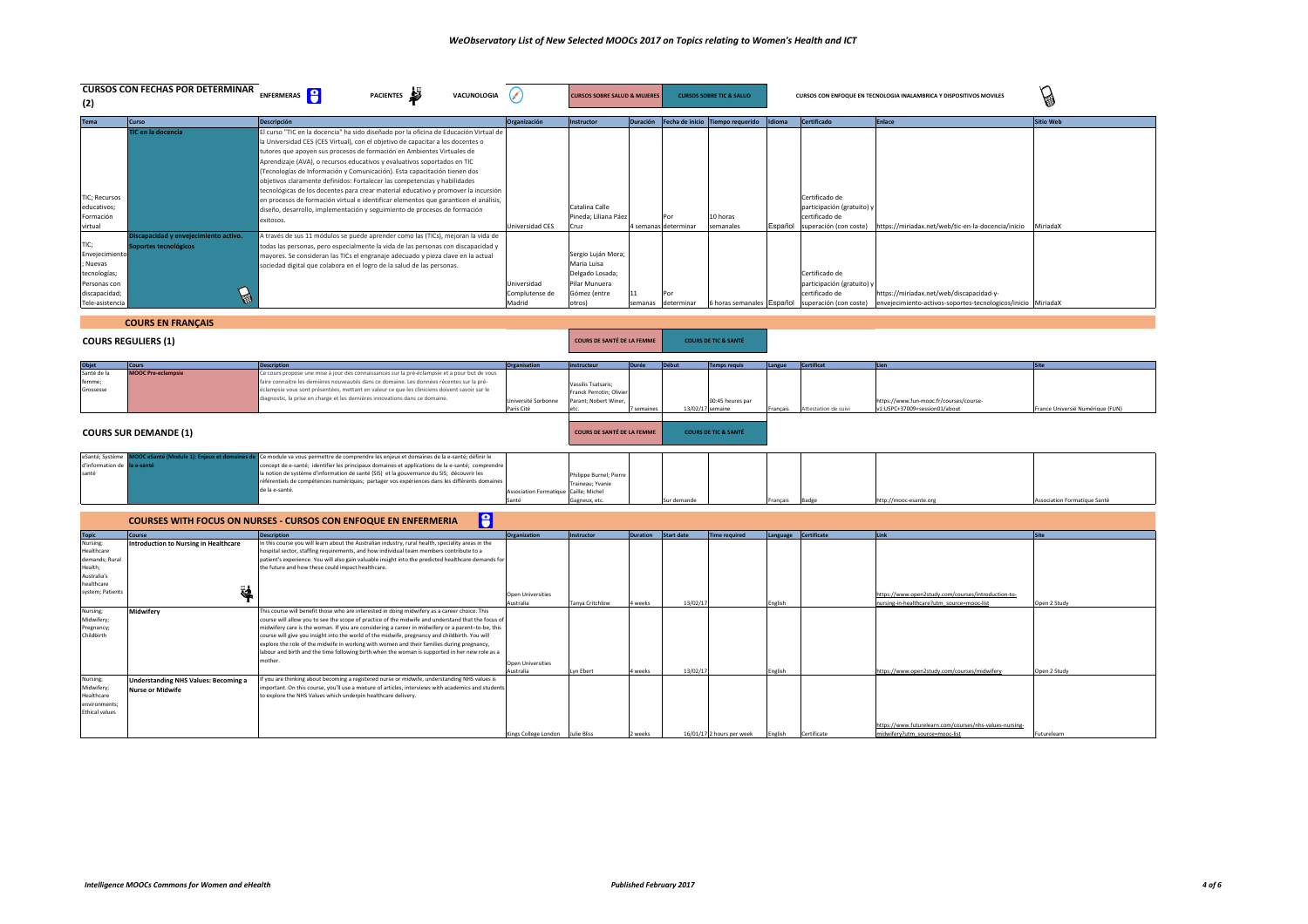#### *WeObservatory List of New Selected MOOCs 2017 on Topics relating to Women's Health and ICT*

| <b>Topic</b>     | Course                                            | <b>Description</b>                                                                                 | Organization                                | Instructor                                      | <b>Duration</b> | Start date | <b>Time required</b>        |         | Language Certificate | Link                                                                 | <b>Site</b>      |
|------------------|---------------------------------------------------|----------------------------------------------------------------------------------------------------|---------------------------------------------|-------------------------------------------------|-----------------|------------|-----------------------------|---------|----------------------|----------------------------------------------------------------------|------------------|
| Nursing; Disease | <b>Infection Prevention in Nursing Homes</b>      | Learn about the role of environment in disease transmission and how to implement standard and      |                                             |                                                 |                 |            |                             |         |                      |                                                                      |                  |
| transmission;    |                                                   | transmission-based precautions to prevent the spread of antibiotic resistant bacteria and other    |                                             |                                                 |                 |            |                             |         |                      |                                                                      |                  |
| Bacteria         |                                                   | infections in your facility.                                                                       | The University of North                     |                                                 |                 |            |                             |         |                      |                                                                      |                  |
|                  |                                                   |                                                                                                    | Carolina at Chapel Hill Evelyn Cook         |                                                 | 6 weeks         | 20/02/17   |                             | English | Paid certificate     | ttps://www.coursera.org/learn/infection-prevention                   | Coursera         |
| Healthcare       | <b>II-FIVE: Health Informatics For Innovation</b> | This course is one of three related courses in the HI-FIVE training program, which has topics on   |                                             |                                                 |                 |            |                             |         |                      |                                                                      |                  |
| system; Health   | alue & Enrichment (Social/Peer                    | population health, care coordination and interoperability, value-based care, healthcare data       |                                             |                                                 |                 |            |                             |         |                      |                                                                      |                  |
| information      |                                                   | analytics, and patient-centered care. Each of the three courses is designed from a different       |                                             |                                                 |                 |            |                             |         |                      |                                                                      |                  |
| technology;      | erspective)                                       | perspective based on various healthcare roles. This second course is from a social or peer         |                                             |                                                 |                 |            |                             |         |                      |                                                                      |                  |
| Population       |                                                   | perspective, geared towards care coordinators, care/case managers, social workers, community       |                                             |                                                 |                 |            |                             |         |                      |                                                                      |                  |
| Health; Care     |                                                   | health workers, patient navigators, peer coaches, behavioral health support, and other similar     |                                             |                                                 |                 |            |                             |         |                      |                                                                      |                  |
| coordination;    |                                                   | roles. However, we encourage anyone working in healthcare, health IT, public health, and           |                                             |                                                 |                 |            |                             |         |                      |                                                                      |                  |
| Data-analytics:  |                                                   | population health to participate in any of the three trainings.                                    |                                             |                                                 |                 |            |                             |         |                      |                                                                      |                  |
| Patient-centered |                                                   |                                                                                                    |                                             | Columbia University                             |                 |            |                             |         |                      |                                                                      |                  |
| care             |                                                   |                                                                                                    | Columbia University                         | Experts                                         | 4 weeks         |            | 01/03/17 2-3 hours per week | English | Paid certificate     | https://www.coursera.org/learn/hi-five-social-peer                   | Coursera         |
| Nursing:         | Diploma in Clinical Nursing Skills                | This course will be of great interest to anyone who wants to learn more about the clinical nursing |                                             |                                                 |                 |            |                             |         |                      |                                                                      |                  |
| Cardiovascular   |                                                   | skills needed to treat a range of diseases and disorders of the cardiovascular system, the         |                                             |                                                 |                 |            |                             |         |                      |                                                                      |                  |
| system;          |                                                   | respiratory system, the digestive system and the central nervous system.                           |                                             |                                                 |                 |            |                             |         |                      |                                                                      |                  |
| Respiratory      |                                                   |                                                                                                    | <b>AMEDD Center and</b>                     |                                                 |                 |            |                             |         |                      |                                                                      |                  |
|                  |                                                   |                                                                                                    | School                                      |                                                 | Self-paced Open |            | 10-15 hours                 | English | Paid certificate     | https://alison.com/courses/diploma-in-clinical-nursing-skills Alison |                  |
| Nursing; Patient | Diploma in Nursing and Patient Care               | This diploma course provides an overview of the skills and techniques required in areas such as    |                                             |                                                 |                 |            |                             |         |                      |                                                                      |                  |
| care; Patient    |                                                   | advanced patient hygiene procedures, environmental health and safety awareness, the role of        |                                             |                                                 |                 |            |                             |         |                      |                                                                      |                  |
| hygiene          |                                                   | the nurse in diet therapy and how to ensure patient safety and comfort in the adult care setting.  |                                             |                                                 |                 |            |                             |         |                      |                                                                      |                  |
|                  |                                                   | Advanced principles of hygiene provides the learner with an overview of the functions, methods     |                                             |                                                 |                 |            |                             |         |                      |                                                                      |                  |
|                  |                                                   | and techniques applied in providing adult patient care with particular emphasis on the daily bath, |                                             |                                                 |                 |            |                             |         |                      |                                                                      |                  |
|                  |                                                   | oral hygiene and the benefits of a back massage in patient comfort.                                |                                             |                                                 |                 |            |                             |         |                      |                                                                      |                  |
|                  | ä                                                 |                                                                                                    |                                             |                                                 |                 |            |                             |         |                      |                                                                      |                  |
|                  |                                                   |                                                                                                    | AMEDD Center and                            |                                                 |                 |            |                             |         |                      |                                                                      |                  |
|                  |                                                   |                                                                                                    | School                                      |                                                 | Self-paced Open |            | 10-15 hours                 | English | Paid certificate     | nttps://alison.com/courses/Diploma-in-Nursing-Studies                | Alison           |
| Nursing:         | Diploma in Nursing Leadership and Care            | The essential role of the nurse as caregiver is well recognised but the modern nurse can also be a |                                             |                                                 |                 |            |                             |         |                      |                                                                      |                  |
| Transcultural    | Management                                        | team leader and healthcare teacher. This nursing course provides an overview of the varied         |                                             |                                                 |                 |            |                             |         |                      |                                                                      |                  |
| nursing; Nursing |                                                   | dimensions associated with the practical nurse as team leader within the healthcare setting. The   |                                             |                                                 |                 |            |                             |         |                      |                                                                      |                  |
| management       |                                                   | course also provides the learner with an overview of the skills, techniques, and approaches        |                                             |                                                 |                 |            |                             |         |                      |                                                                      |                  |
| practices        |                                                   | required to effectively treat a diverse range of patients.                                         | <b>AMEDD Center and</b>                     |                                                 |                 |            |                             |         |                      |                                                                      |                  |
|                  |                                                   |                                                                                                    | School                                      |                                                 | Self-paced Open |            | 10-15 hours                 | English | Paid certificate     | nttps://alison.com/courses/Diploma-in-Nursing-Management Alison      |                  |
| Salud femenina   | Salud sexual y reproductiva                       | Il presente curso tiene el propósito de capacitar a los participantes en habilidades de consejería |                                             |                                                 |                 |            |                             |         |                      |                                                                      |                  |
| Salud Materna    |                                                   | básica en lactancia materna para apoyar a las madres y sus hijos durante este período de sus       |                                             |                                                 |                 |            |                             |         |                      |                                                                      |                  |
| Lactancia/       |                                                   | vidas y favorecer el buen estado de salud materno infantil.                                        | Universidad Central de Dr. Jesús Velásquez; |                                                 |                 |            |                             |         |                      | http://sostelemedicinacursos.ucv.ve/cursos_descripcion.php?          |                  |
| Embarazo         |                                                   |                                                                                                    | Venezuela                                   | Dra. Jacqueline Panvini 4 semanas Curso abierto |                 |            |                             | Español |                      |                                                                      | SOS Telemedicina |

### **COURSES WITH FOCUS ON MOBILE & WIRELESS TECHNOLOGY - CURSOS CON ENFOQUE EN TECNOLOGIA INALAMBRICA Y DISPOSITIVOS MOVILES**

| <b>Topic</b>              | <b>Course</b>                                          | <b>Description</b>                                                                                  | Organization                              | Instructor            | Duration | Start date | <b>Time required</b>                        |         | Language Certificate         | ll ink                                                  | -ISite   |
|---------------------------|--------------------------------------------------------|-----------------------------------------------------------------------------------------------------|-------------------------------------------|-----------------------|----------|------------|---------------------------------------------|---------|------------------------------|---------------------------------------------------------|----------|
|                           | E-Health; Health eHealth: More than just an electronic | This course aims to equip the global audience of health clinicians, students, managers,             |                                           |                       |          |            |                                             |         |                              |                                                         |          |
| data; Technology; record. |                                                        | administrators, and researchers to reflect on the overall impact of eHealth on the integration of   |                                           |                       |          |            |                                             |         |                              |                                                         |          |
| Tele-health               |                                                        | care. It explores the breadth of technology application, current and emerging trends, and           |                                           |                       |          |            |                                             |         |                              |                                                         |          |
|                           |                                                        | showcases both local and international eHealth practice and research.                               |                                           |                       |          |            |                                             |         |                              |                                                         |          |
|                           |                                                        |                                                                                                     |                                           |                       |          |            |                                             |         |                              |                                                         |          |
|                           |                                                        |                                                                                                     |                                           |                       |          |            |                                             |         |                              |                                                         |          |
|                           |                                                        |                                                                                                     |                                           |                       |          |            |                                             |         |                              |                                                         |          |
|                           |                                                        |                                                                                                     |                                           |                       |          |            |                                             |         |                              |                                                         |          |
|                           |                                                        |                                                                                                     | The University of                         |                       |          |            |                                             |         |                              |                                                         |          |
|                           |                                                        |                                                                                                     | Sydney                                    | Tim Shaw              | 5 weeks  |            | 13/03/17 2-3 hours per week                 | English | Paid certificate             | https://www.coursera.org/learn/ehealth                  | Coursera |
|                           | Discapacidad y envejecimiento activo.                  | A través de sus 11 módulos se puede aprender como las (TICs), mejoran la vida de todas las          |                                           |                       |          |            |                                             |         |                              |                                                         |          |
|                           | Soportes tecnológicos                                  | personas, pero especialmente la vida de las personas con discapacidad y mayores. Se consideran      |                                           |                       |          |            |                                             |         |                              |                                                         |          |
|                           |                                                        | las TICs el engranaje adecuado y pieza clave en la actual sociedad digital que colabora en el logro |                                           |                       |          |            |                                             |         |                              |                                                         |          |
| TIC;                      |                                                        | de la salud de las personas.                                                                        |                                           |                       |          |            |                                             |         |                              |                                                         |          |
| Envejecimiento;           |                                                        |                                                                                                     |                                           |                       |          |            |                                             |         |                              |                                                         |          |
| Nuevas                    |                                                        |                                                                                                     |                                           |                       |          |            |                                             |         |                              |                                                         |          |
| tecnologías;              |                                                        |                                                                                                     |                                           | Sergio Luján Mora;    |          |            |                                             |         |                              |                                                         |          |
| Personas con              |                                                        |                                                                                                     |                                           | Maria Luisa Delgado   |          |            |                                             |         | Certificado de participación |                                                         |          |
| discapacidad;             |                                                        |                                                                                                     | Universidad                               | Losada: Pilar Munuera |          |            |                                             |         | (gratuito) y certificado de  | https://miriadax.net/web/discapacidad-y-envejecimiento- |          |
| Tele-asistencia           |                                                        |                                                                                                     | Complutense de Madrid Gómez (entre otros) |                       |          |            | 11 semanas Por determinar 6 horas semanales | Español | superación (con coste)       | activos-soportes-tecnologicos/inicio                    | MiriadaX |

#### **COURSES WITH FOCUS ON PATIENTS - CURSOS CON ENFOQUE EN PACIENTES Topic Course Description Organization Instructor Duration Start date Time required Language Certificate Link Site** his course is one of three related courses in the HI-FIVE training program, which has topics on Healthcare **HIVE** - Health Informatics for In system; Health pulation health, care coordination and interoperability, value-based care, healthcare data **Value & Enrichment (Clinical Perspective)** information analytics, and patient-centered care. Each of the three courses is designed from a different<br>perspective based on various healthcare roles. This first course is from a clinical perspective, ..............<br>echnology; Population gearms access an interactional manners in the material control and annual perspective,<br>red towards physicians, nurse practitioners, physician assistants, nurses, clinical executive Health; Care and managers, medical assistants, and other clinical support roles. However, we encourage<br>anyone working in healthcare, health IT, public health, and population health to participate in any coordination; Data-analytics; of the three trainings. Columbia University<br>|xnerts .<br>Patient-center  $0.6/02/17$  2-3 hours per week English Paid certificate https://www.coursera.org/learn/hi-five-clinical Columbia University care Nursing; **Introduction to Nursing in Healthcare** In this course you will learn about the Australian industry, rural health, speciality areas in the Healthcare hospital sector, staffing requirements, and how individual team members contribute to a<br>patient's experience. You will also gain valuable insight into the predicted healthcare demands for demands; Rural .........<br>Health; the future and how these could impact healthcare. Australia's 8 healthcare pen Universities<br>ustralia https://www.open2study.com/courses/introduction-tosystem; Pat thcare?utm\_source=mooc-list Open 2 Study

Australia Tanya Critchlow 4 weeks 13/02/17 English